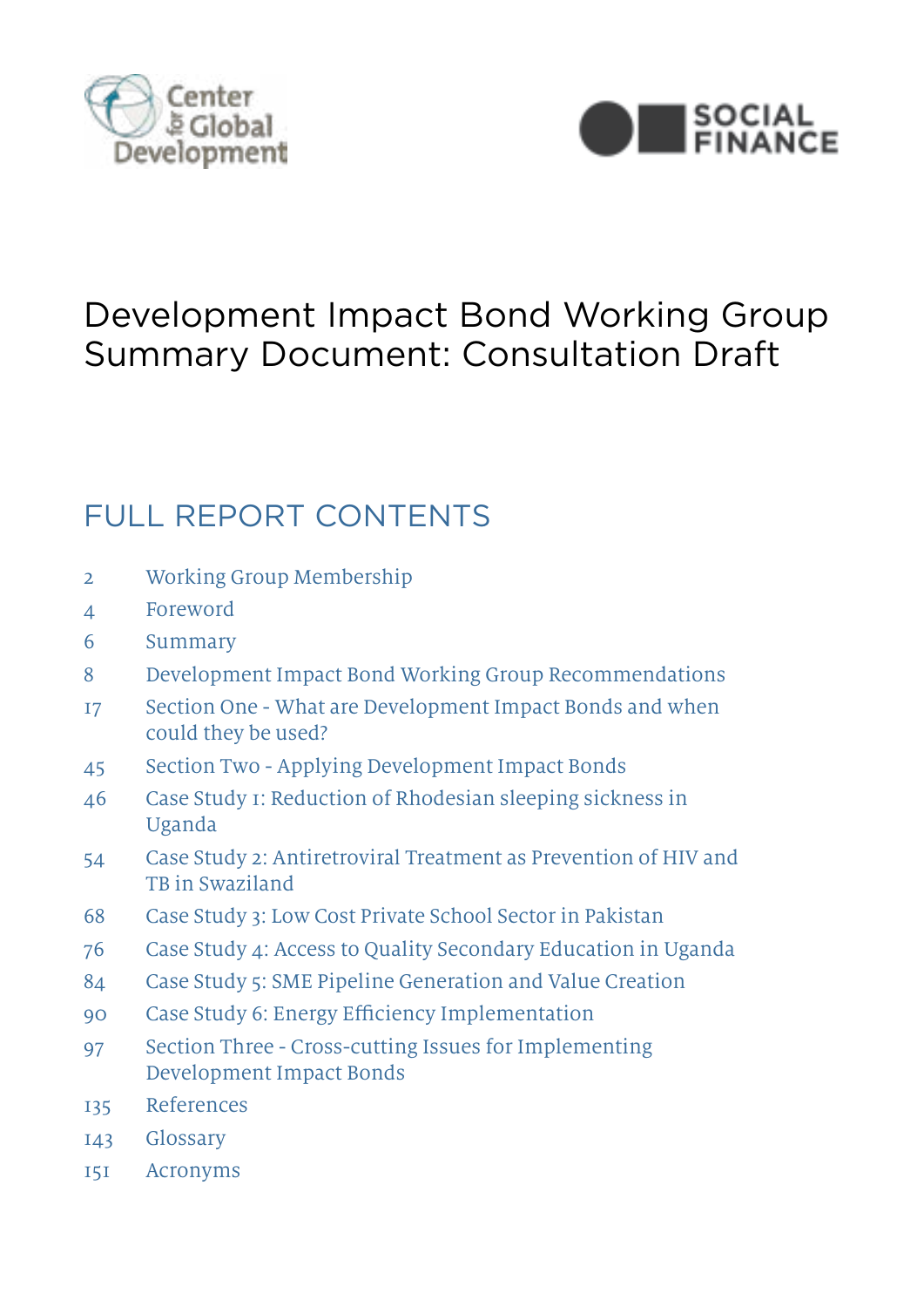## Summary

As domestic revenues and private financial flows to developing countries grow, the relative importance of official aid is diminishing. Traditional donors, once dominant players, are now part of a much broader group that provides financing to developing countries, including emerging donors, philanthropic organisations and private investors. Within this group are an emerging class of impact investors, who are motivated by both social and financial returns. Growth of the impact investment market could provide not only a new way of funding development but also new ideas and private sector expertise that could help drive faster development progress.

Furthermore, the growing complexity of today's development problems requires new ways of doing business. Traditional, publicly funded social programmes can limit risk-taking and innovation by design: they are often pre-occupied with tracking inputs and processes and, because they prescribe strategies at the outset, they generally leave little room for learning and experimentation. What's more, these rigid approaches do not provide adequate incentives to focus on outcomes or even to collect information about them. Donors now need to catalyse and complement other financial flows and meet the growing demand to demonstrate effectiveness against rigorously defined and measured outcomes, in ways which respect the complexity of delivery and the need for adaptation and flexibility.

**Development Impact Bonds (DIBs)** respond to both of these imperatives. They use private investment flows to provide upfront risk capital for development programmes, only calling on donor funding to repay that capital (plus a potential return) once clearly defined and measured development outcomes are achieved.

Under a DIB, all interested parties agree a desired social outcome and a metric for measuring success. Private investors bank-roll a programme to achieve the outcomes. The programme itself is carried out by specialised service providers, and investors are paid back by an outcome funder (usually a donor agency) if – and only if – independently verified evidence shows that the programme has been successful. The greater the measured success of the programme, the greater the return to investors, up to a cap. Typically, an intermediary organisation will coordinate between investors, the outcome funder, and service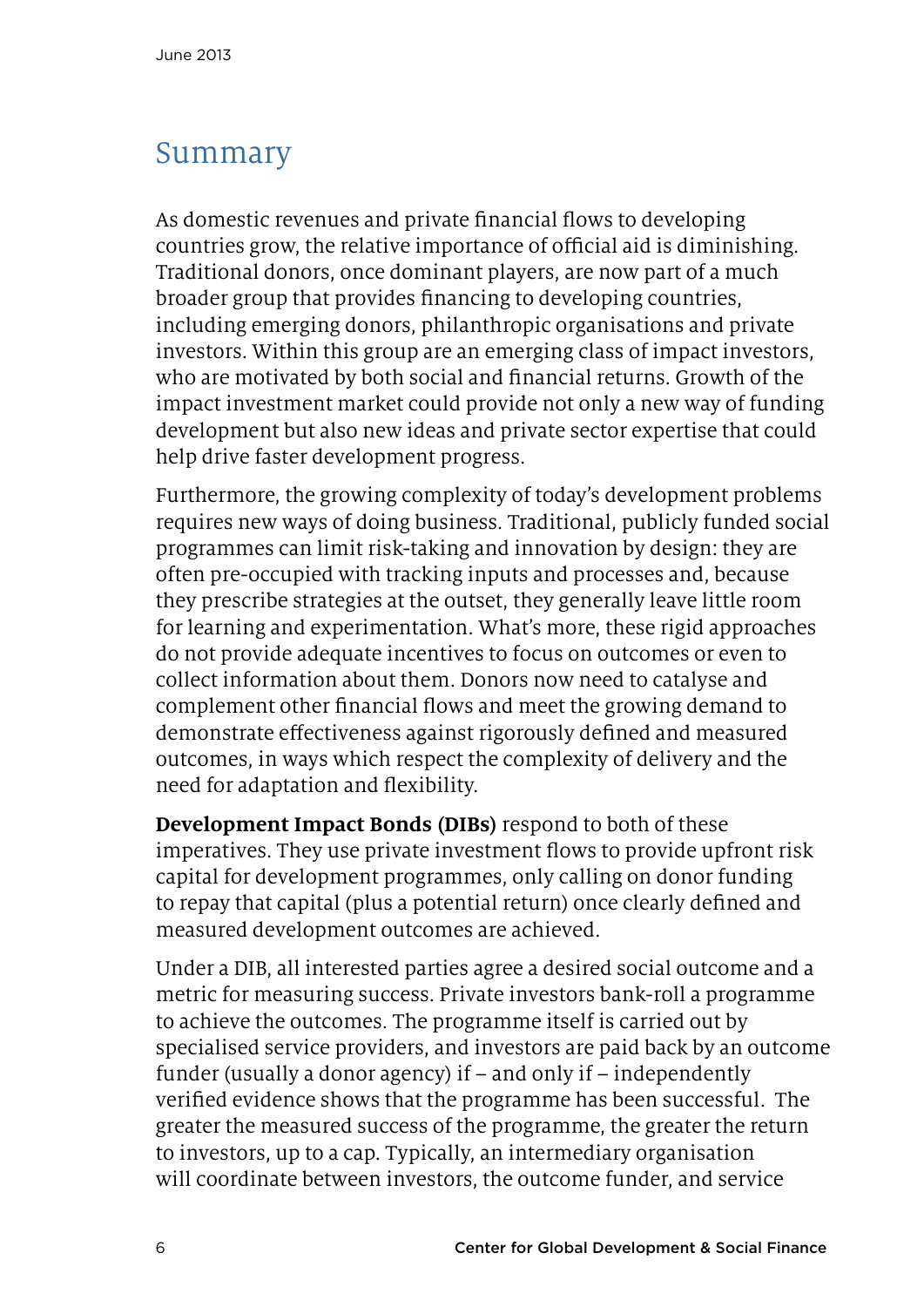providers, representing the parties not in the room and negotiating an agreement that fits the needs of all.

DIBs have several advantages over existing funding mechanisms:

- DIBs transform social problems into "investible" opportunities, and create incentives for investors to put in place the necessary feedback loops, data collection and performance management systems required to achieve desired outcomes, resulting in a bottom-up, client-centred, and generally more effective, approach.
- DIBs could help to shift more aid to results-based contracting by overcoming some of the obstacles associated with existing resultsbased approaches. By having investors provide working capital - and assume risk - for interventions expected to lead to improved social outcomes, DIBs could attract funding for interventions that donor agencies and governments might not be able to fund under existing models.

DIBs hold enormous potential as a new type of outcomes-based contract that can bring together the private sector, civil society organisations, governments and donors, in a way that captures and complements the strengths which each player can bring to achieve development outcomes, and buttressing their respective weaknesses. Developing DIBs will at first take time, resources and new skills and expertise. To ensure that initial DIB pilots get off the ground and a market for this approach gradually begins to form, the Working Group makes the following general recommendations:

- Donors should establish a **DIB Outcomes Fund** and investors should establish **DIB Investment Funds**, which would enable these actors to share risks and **pilot a range of DIB models** (see p. 8).
- DIB pilots should be **evaluated rigorously** and a group of donors and philanthropic organisations should set up a **DIB Community of Practice** to share and accelerate learning (see p. 9).
- DIBs should be **open by design**. Openness will accelerate confidence in DIBs for investors, governments, service providers and taxpayers and help to build a high quality market. Donors and foundations should establish a **research data protocol** which would provide a standard of data and facilitate information-sharing (see p. 9).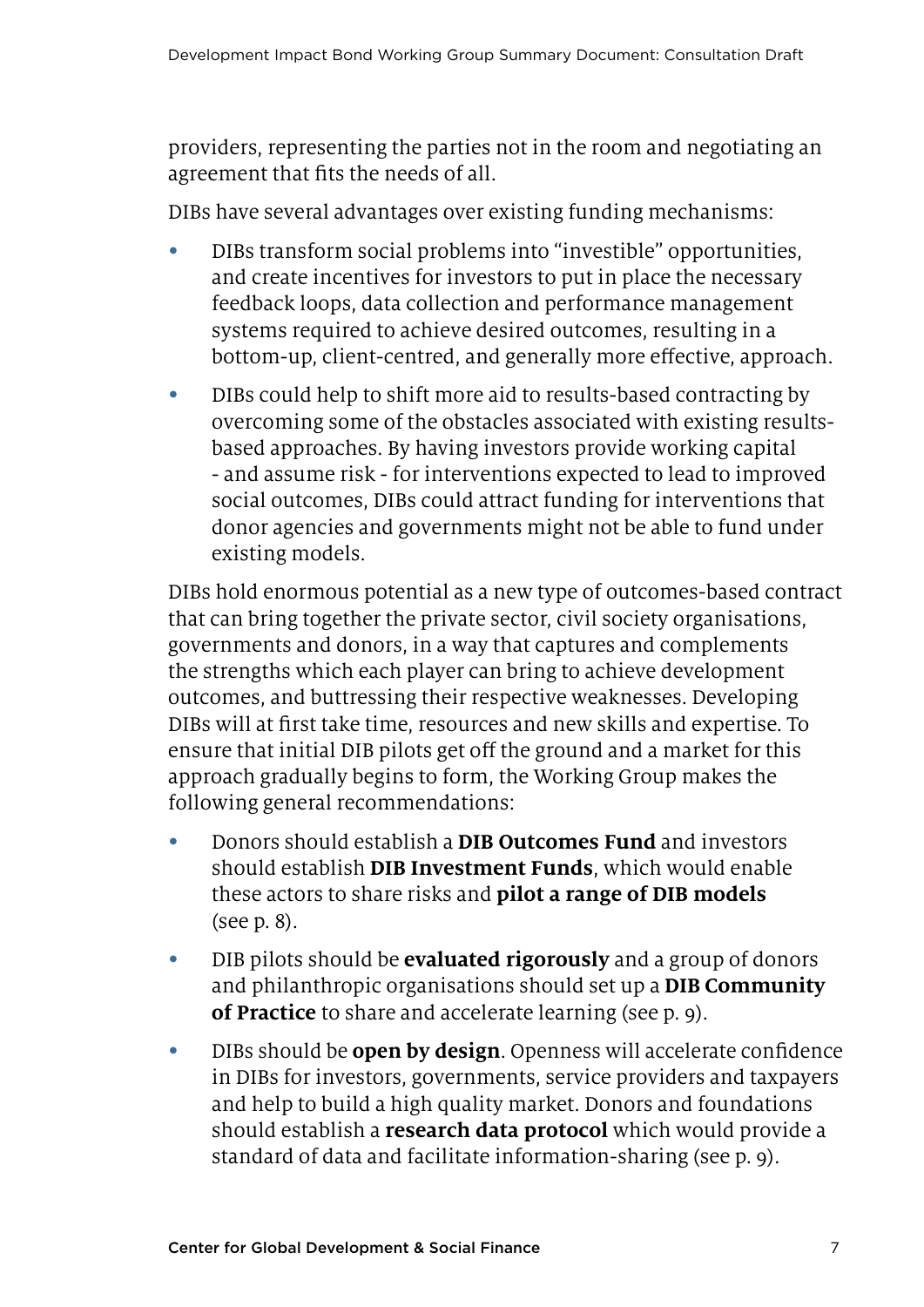• DIB parties will have to accept the high transactions costs of early DIB pilots. Foundations should consider subsidising these costs by providing funding to **catalyse the development of a DIB market**  (see p. 10).

Detailed recommendations, including for each actor, can be found below.

# Development Impact Bond Working Group Recommendations

### Overall Recommendations

The Development Impact Bond Working Group makes the following recommendations to encourage the development of early DIBs and the establishment of a viable market:

1. Establish outcomes and investment funds to pilot a range of DIB models

We recommend that a consortium of donor agencies establish a **DIB Outcomes Fund**. The Fund would pay for outcomes achieved in DIB contracts and enables donor agencies to pool risk – political, operational, and reputational – and help get the first transactions off the ground. The Fund could be set up as a challenge fund, from which DIB specialist intermediaries and other potential project implementers compete for funds, leading to innovation in design and the channelling of funds to the best-designed DIB proposals. A range of models – in terms of target outcomes, locations and structures – should be piloted to enable testing of different models of intervention.

Similarly, we recommend that investors set-up **DIB Investment Funds**, which provide ready pools of capital for investment into DIBs. This would help to reduce the amount of time and resources needed to raise capital for each DIB opportunity, and also would improve efficiency of due diligence and transaction structuring, catalysing the launch and implementation of a range of early DIB pilots.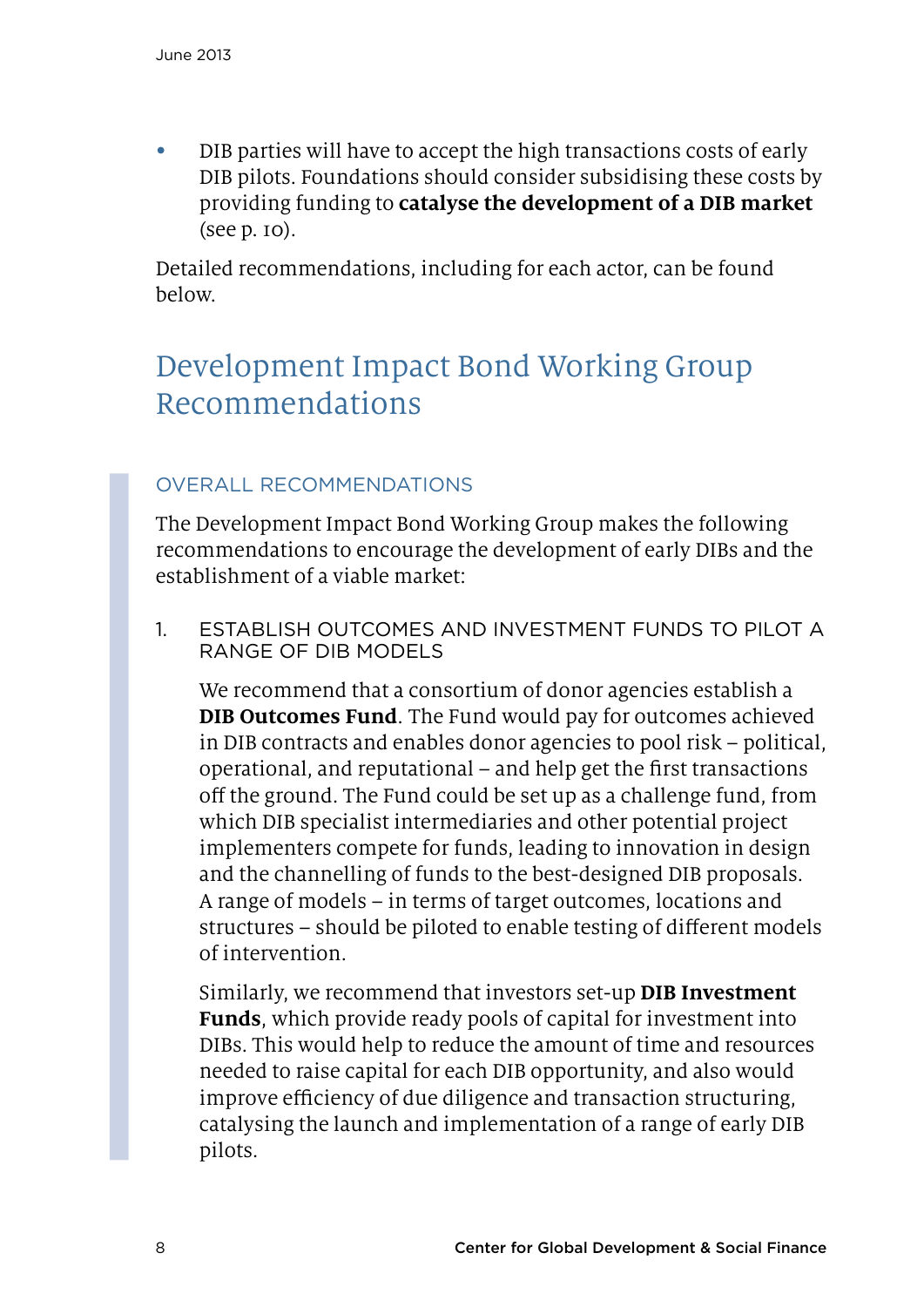#### 2. Evaluate rigorously and establish a community of practice to accelerate learning

Early DIBs should be rigorously and independently evaluated. Evaluations should include information on intervention costs and pricing of outcomes and results, and assess whether and how the structure helped to lead to improved outcomes in addition to including details of any positive or negative externalities. DIB actors should use learning from evaluations to improve the future design of results-based contracts.

To ensure that learning is shared, we recommend that a group of donors and philanthropic foundations establish a **DIB Community of Practice** of potential donors, investors, DIB development intermediaries and government agencies from developing countries to share learning from early DIB pilots and advise on the development and application of the model going forward.

This group should also consider lessons from Social Impact Bonds in developed countries and from other forms of paymentby-results contracts. DIBs involve many of the same challenges including defining appropriate outcome metrics; the need for multi-year donor funding commitments; and addressing public sector agencies' need to be accountable for programmes when they are not defining the way in which outcomes should be achieved.

### 3. Make DIBs open by design

We recommend that Development Impact Bonds are open by design. DIBs are a mechanism that encourages innovation and learning in service delivery and those lessons are most valuable if they are widely shared. Openness will accelerate confidence in DIBs for investors, governments, service providers and taxpayers and help to build a high quality market.

To enable the sharing of data, we recommend that donors and foundations consider establishing a **research data protocol**, which could build on existing reporting standards and be used to collect project-related data, including data on intervention costs, value of outcomes and impact data, which should be made available upon request from the public. The protocol could be enforced on all projects that receive outcomes payments from the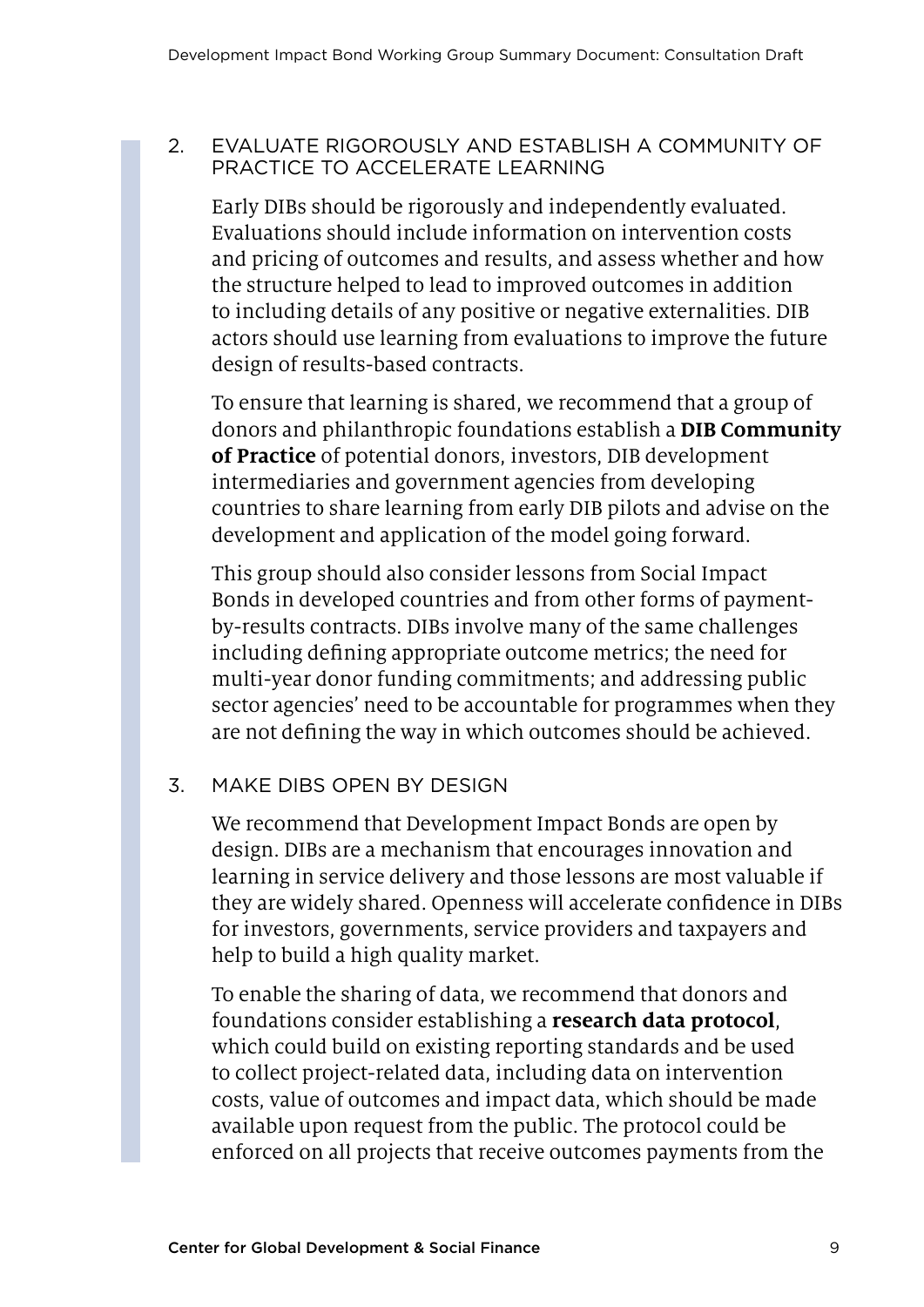DIB Outcomes Fund (as per Recommendation 1) and could become standard contractual practice thereafter.

DIB actors should accept the principles that data should be made available for free, in a timely manner, and in accordance with agreed standards that will make data comparable. More specifically, to ensure openness in the design and implementation of DIBs:

- Outcomes data should be made public when outcomes are measured to trigger payments
- DIB contracts should be publicly available
- More detailed information, such as intervention costs, additional input costs, breakdown of outcomes by different populations or areas etc. should be made available over time.
- 4. Accept one-off costs of building a new market and introducing a new tool

The first DIB pilots will involve high transactions costs as all actors involved adapt to a new model of outcomes-based contracting that is backed by private investment. DIB actors, particularly outcomes funders, will need to invest resources in understanding and assessing the feasibility of implementing DIB structures, valuing outcomes and pricing risks (described in detail in Section 3). To ensure that initial pilots are not prohibitively expensive, funding should be made available for the design costs of early DIBs. This type of catalytic funding could ensure that outcome funders and investors do not absorb the costs of "building a market" into the costs of early DIB pilots.

We recommend that foundations consider investing in the development of a DIB market, for example by providing funding to intermediaries to do this design work, as a catalytic public good. Experience from the development of Social Impact Bonds has shown that specialist intermediaries have a key role to play in pulling together early pilots. Having a specialised organisation acting as the champion of the project, undertaking crucial feasibility work, coordinating DIB actors, representing parties not in the room and negotiating an agreement that fits the needs of all those engaged in the process is likely to be just as important in the context of DIBs.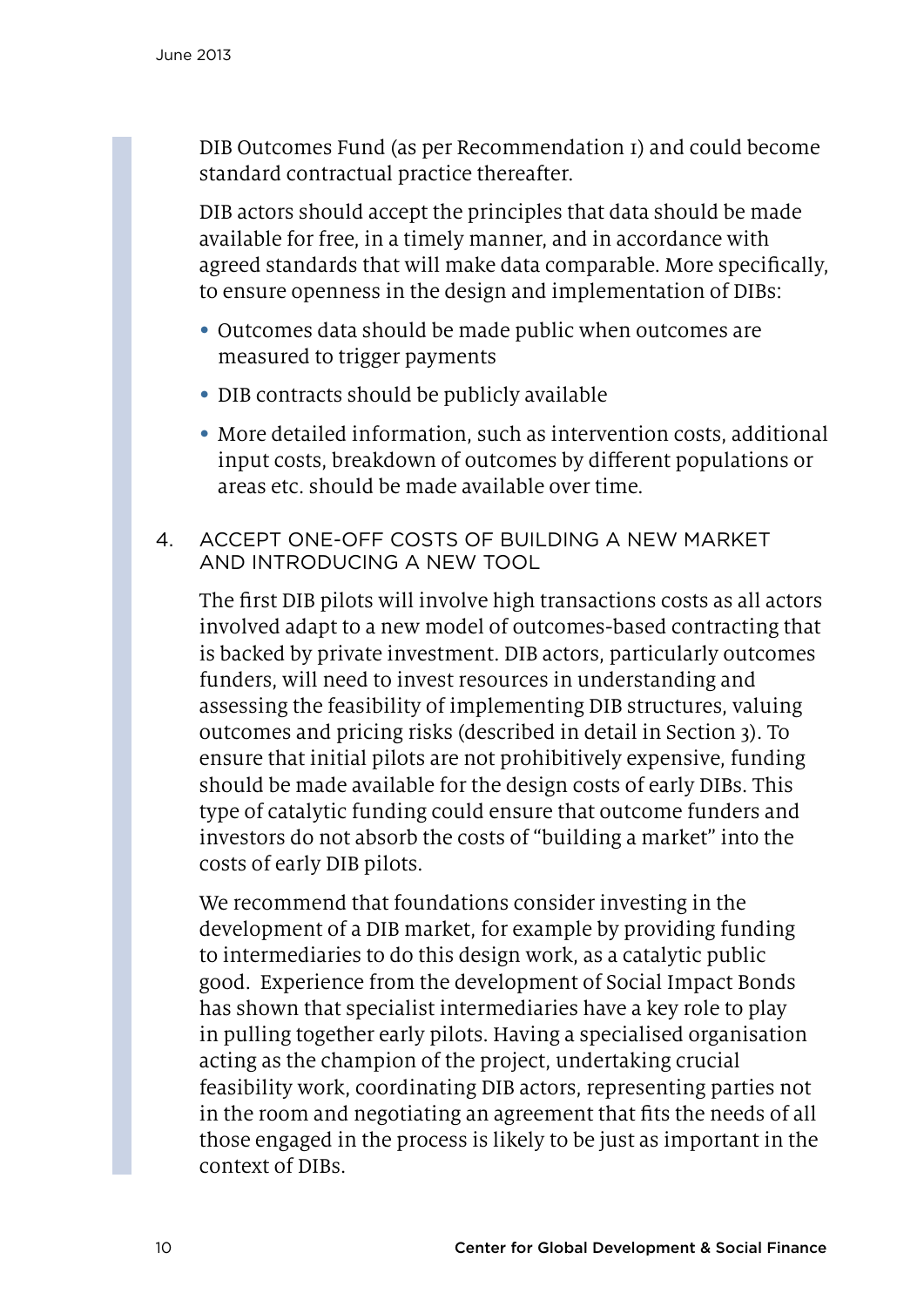#### 5. Support the broader adoption of Social Impact Bonds (SIBs) in developing countries

As economies grow and tax collection improves, governments in developing countries have a growing pool of domestic revenues to finance government spending. We recommend that governments in developing countries consider using these revenues to pay for outcomes under Social Impact Bonds, and that donor agencies or foundations encourage the effective and efficient use not only of their own development funding (through DIBs) but also that of the partner countries they support (through SIBs, as they have been designed in industrialised countries). Because we expect developing country governments to face the same – if not higher – start-up costs in getting early SIBs off the ground, we recommend that donors and foundations consider funding some of the start-up costs associated with developing SIB markets, share learning, and provide technical assistance as needed.

#### Recommendations by Actor

- A. Donor Agencies
- *Make room for new partnerships to develop DIBs: Development* Impact Bonds are a new approach, and projects cannot be easily put together using the existing procurement systems of most public sector agencies. We recommend that donor agencies consider how current systems can be adapted to allow them to take on the role of buying outputs and outcomes, thereby creating space for local actors to be innovative in their approaches to service delivery. Essentially DIBs are about forming partnerships, and to adopt this new approach donor agencies should work collaboratively with recipient country governments, potential investors, intermediaries and service providers. This collaboration will help ensure that DIB contracts developed are attractive to investors, create the right incentives for service providers and offer good value to outcomes funders, and so establish a good starting point for future deals.
- • *Establish a DIB Outcomes Fund***:** Given the novelty of the approach and higher transaction costs likely to be associated with initial DIBs, individual donor agencies may find it easier to jointly fund outcomes for DIB projects. We recommend that a consortium of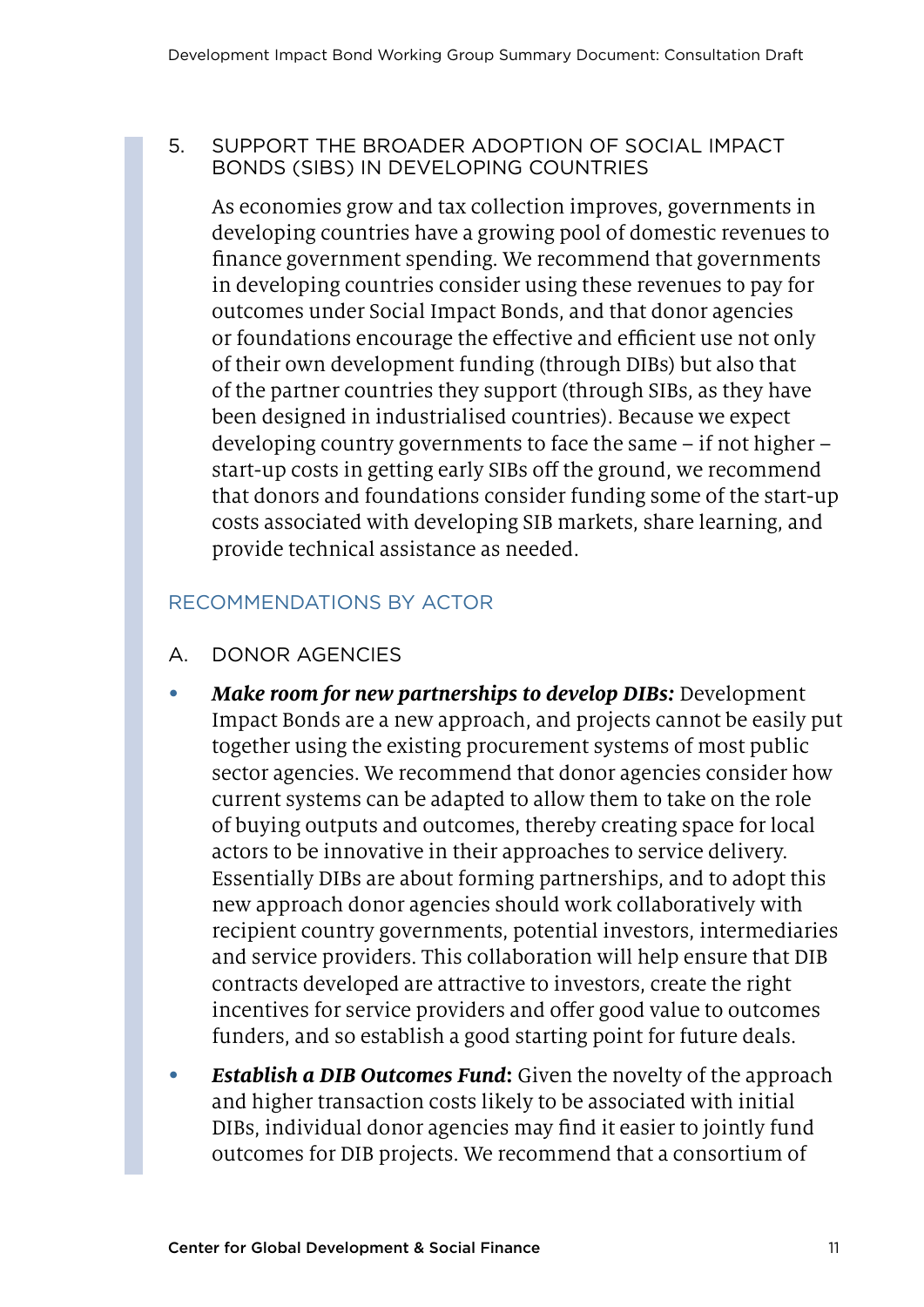donors set up a DIB Outcomes Fund to pool risk for initial DIB projects and to more easily share lessons learned. The Fund could be set up as a challenge fund, from which DIB specialist intermediaries and other potential project implementers compete for funds, leading to innovation in design and the channelling of funds to the best-designed DIB proposals.

- • *Convene and participate in a DIB Community of Practice***:** To ensure that such information is shared, disseminated, and ultimately applied, we recommend that an organisation of global reach and convening power (perhaps using the platform of the Global Partnership for Effective Development Cooperation) establish a DIB Community of Practice, consisting of donors, investors, DIB development intermediaries, government agencies from developing countries and larger service provider organisations, who would share their experiences and provide a forum for disseminating lessons that will inform the development and use of these instruments going forward. It is recommended that a Community of Practice use lessons from Social Impact Bonds in developed countries and other forms of payment-byresults contracts.
- • *Insist on credible independent measurement and/or verification*. Where possible, we recommend that donor agencies request that outcome metrics be independently measured and reported by a third party. Where this is not practicable, donors should insist on the appointment of a third-party auditor of results with a strong interest in preserving its reputation for integrity.
- • *Promote openness and transparency:* To reduce transaction costs and help build an evidence base for DIBs, pilots should be developed, implemented and evaluated in a transparent and "open source" way. Donor agencies should require that outcomes data be made public, and contracts also be published.
- • *Support SIBs in developing countries***:** Donors should support the effective and efficient use not only of their own development funds (through DIBs) but also that of the partner countries in which they operate (through SIBs). Donors could do this either by setting aside grant funding for this purpose or by knowledge sharing through the DIB Community of Practice and other vehicles.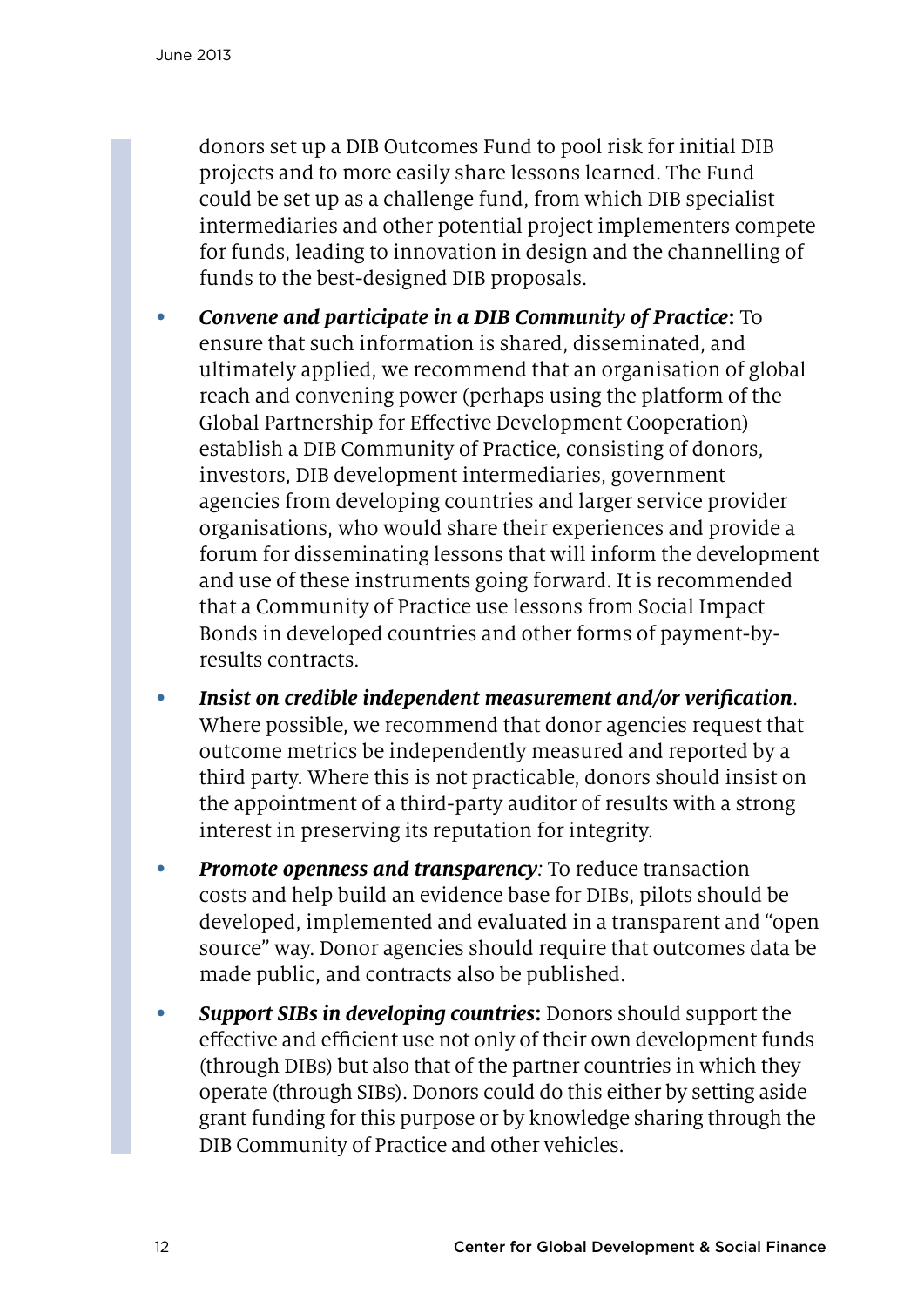### B. Trusts and Foundations

- • *Help lay the groundwork for early pilots:* In the short term, designing, developing and implementing early DIBs will involve high transaction costs. Given the newness of the approach, donors and/or investors may be unwilling to be the first to invest resources into building the DIB market. Foundations can make a big difference by providing subsidies that would catalyse the development of this market. Funds could be used to generate awareness of the DIB approach and its potential value; support the technical work of specialist intermediaries who are likely to be pulling the first transactions together; and fund research to pool learning from early DIBs to help build an evidence base. The challenges that donors will face in piloting the first DIBs will also apply – arguably to an even greater extent – to governments in developing countries trying to pilot SIBs. Thus, foundations should consider subsidising some of those same start-up costs in developing countries.
- • *Invest in DIBs:* In the longer term, trusts and foundations could consider investing more of their assets in impact investments more generally, and DIBs in particular, to gain both financial and social returns from their transactions.
- C. Investors
- *Bring discipline and rigour to DIB implementation:* **DIBs align** incentives by tying investors' financial returns to the achievement of social outcomes. To ensure that this leads to more effective service delivery and improved results, investors – or investment funds or intermediary organisations on their behalf – must be actively engaged and willing to offer their expertise. For example, by bringing discipline and rigour to DIB service delivery, performance management and outcome measurement, investors can play an important role in driving performance to achieve better social outcomes.
- • *Be the early adopters of DIBs***:** The first DIBs are likely to be regarded as high risk by commercial or institutional investors as they are an unknown structure without a track record and involve implementing programmes through non-government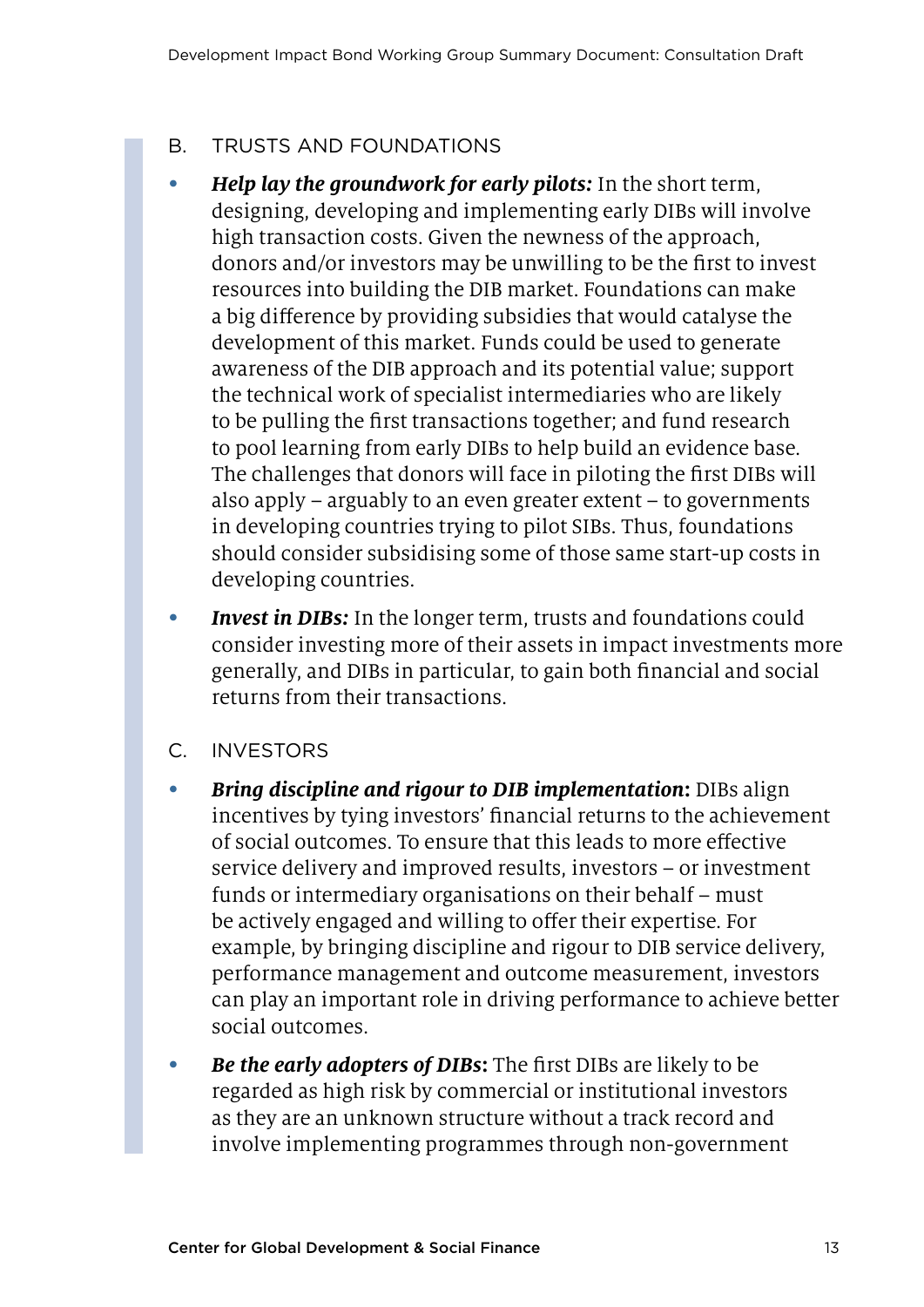organisations in developing countries. Social impact investors, who may be willing to take on higher risks in order to generate greater social impact, can be the trailblazers who make the first investments into DIBs/SIBs, thereby helping to crowd-in other private investors catalysing the emergence of a deeper and broader market for investment in development outcomes.

- **Set up DIB Investment Funds:** Given the innovative nature of DIBs, raising capital for the first DIB transactions on a deal-by-deal basis could be a labour-intensive and time-consuming process. Set up DIB Investment Funds – ready pools of capital that invest in DIBs – investors could enable the launch and implementation of early DIBs within a significantly shorter timeframe and help catalyse market growth.
- D. Governments in developing countries
- *Help identify DIB suitability***:** No one knows developing country needs better than their own governments. Thus, governments, including regional and local authorities,' should play a key role in selecting/screening DIBs, for instance by identifying complex social issues that could benefit from results-based approaches, a greater shift of resources towards preventative efforts, and/or private sector expertise.
- • *Give space for service providers to innovate***:** DIB contracts are structured around desired programme outcomes and are designed to allow local service providers more flexibility than they would have under traditional input-oriented contracts to tailor solutions to circumstances on the ground. Partner governments should allow space for service providers to innovate and adapt interventions such that they are better able to adapt to the needs of the local population and achieve better development outcomes.
- **Stay involved throughout the DIB lifecycle:** The involvement of developing country governments in the design and implementation of DIBs - whether as outcome funders, co-managers of contracts, service providers and/or observers/consultants – will ensure that DIBs reflect national priorities, take into account the local context, and spread learning to other public services.

Taken throughout to include other public entities such as public utilities etc.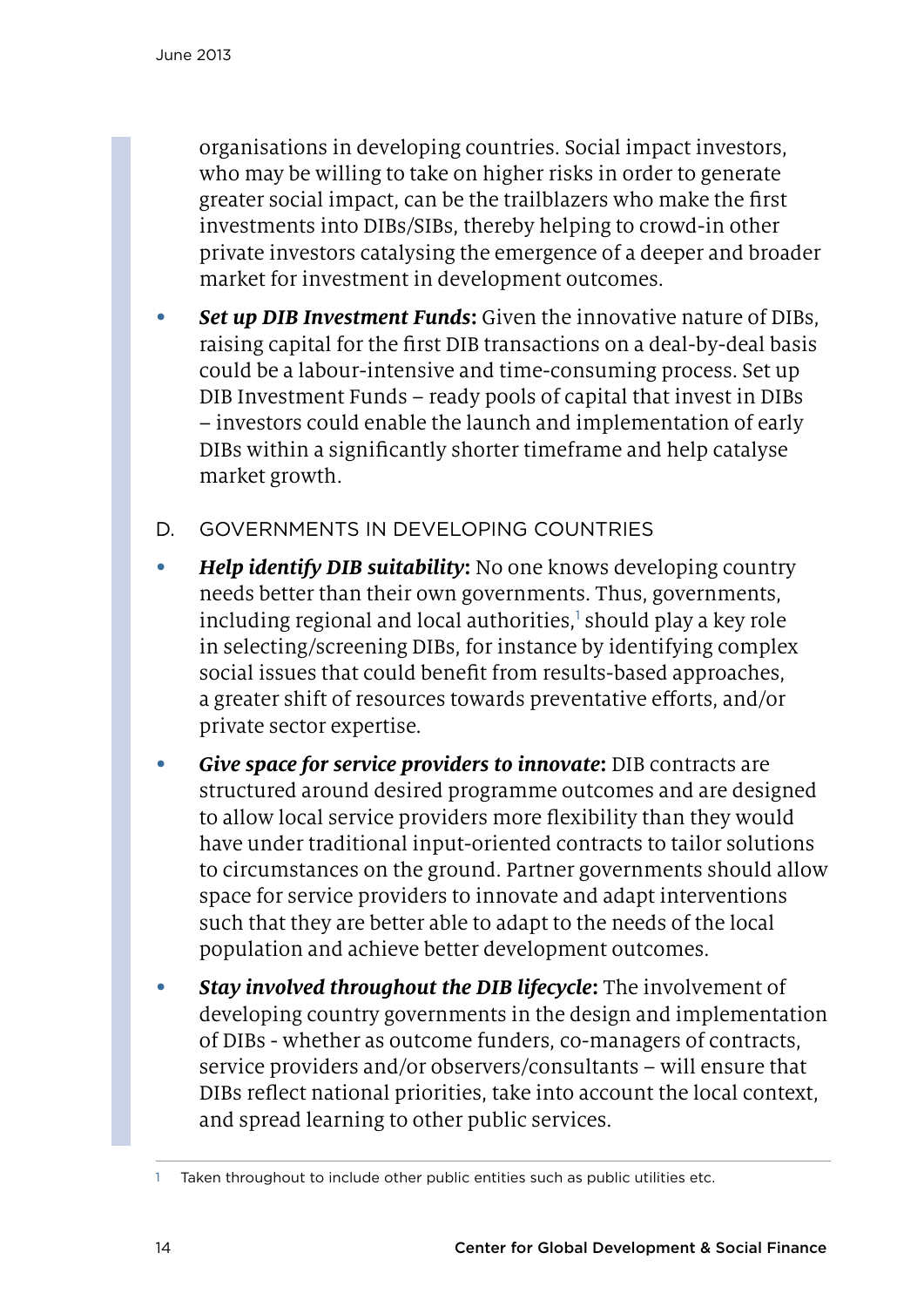- **Consider funding SIBs:** Where domestic resources for funding outcomes are available, emerging economy governments, including local authorities, could develop SIBs, with funding and assistance from donors if necessary.
- E. Specialist intermediary organisations
- • *Help bring together DIB parties to make transactions happen*: Intermediaries can help represent parties not in the room and support the negotiation of an agreement that fits the needs of all those engaged in the process. The experience of developing the Social Impact Bond market shows that specialist intermediaries can play a critical role in getting transactions off the ground.
- **Support DIB design and implementation:** Particularly in early DIBs, intermediaries can play an important part in supporting DIB design and implementation, beyond the role of intermediation. In particular, intermediaries can provide support to DIB parties in: feasibility assessment, contract development, capital raising, due diligence, performance management, service commissioning and capacity building.
- • *Contribute to the Research Data Protocol:* Intermediaries should embrace openness in DIBs, including providing input into the design and setup of the Research Data Protocol and sharing data from DIB projects according to agreed Protocol data standards.
- • *Share learning and help further understanding of DIBs*: Intermediaries should participate in the proposed Community of Practice and help further understanding of DIBs via conferences, publications, secondments and partnership working.
- F. Service providers
- • *Contribute to development of DIB intervention models***:** Service providers hold existing relationships to service users and their communities and may be well placed to assess what intervention is needed. Where relevant, providers should collaborate with donor agencies, national and local authorities in developing countries and other DIB parties to develop the DIB intervention model to ensure its relevance to the target population.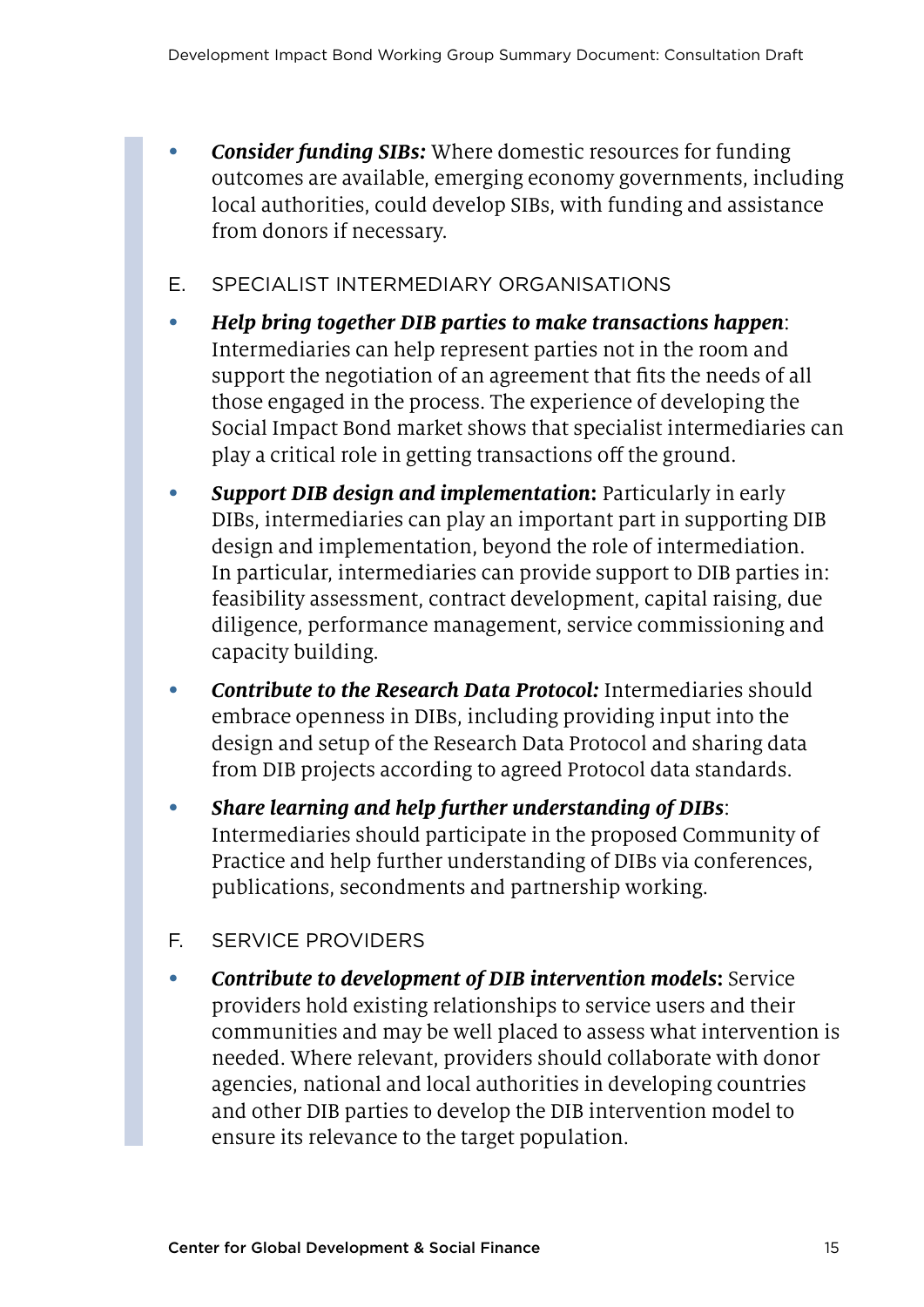- Adapt systems for results-based contracting: Service providers may be unfamiliar with the requirements for delivering in an outcomesbased contract. Being open to adaptations in terms of resources, processes and systems necessary for results-based contracting can help increase providers' ability to adjust their services in response to the emerging needs of the population and increase their impact.
- **Be open to rigorous evaluation**: Rigorous evaluation of early pilots are needed to assess: whether and how interventions led to better outcomes; whether and how the structure led to greater innovation; and whether and how it resulted in greater efficiency in terms of services, stakeholders relations and value for money. Service providers should collaborate with DIB parties to ensure that lessons from early DIBs are captured and shared.

| <b>Investors</b>                                                                                                             | <b>Trusts and</b><br><b>Foundations</b>                                          | <b>Specialist</b><br><b>Intermediaries</b>                                                                  |
|------------------------------------------------------------------------------------------------------------------------------|----------------------------------------------------------------------------------|-------------------------------------------------------------------------------------------------------------|
| <b>DIB Investment</b><br><b>Funds</b> - pools of<br>capital that invest<br>in DIBs and take on<br>outcomes delivery<br>risks | • Help support<br>pilots by investing<br>in early DIB design<br>• Invest in DIBs | • Bring together<br><b>DIB</b> parties<br>• Support DIB<br>design and<br>implementation<br>• Share learning |
| • Be the early<br>adopters of DIBs<br>• Bring discipline<br>and rigour to DIB<br>implementation                              |                                                                                  |                                                                                                             |

#### Figure 1. Recommendation by actor

Research Data Protocol - a standard for reporting DIB data that can then be used for learning and research

Community of Practice - a group of practitioners to share and accelerate learning

Develop DIBs in Partnership, invest in measurement and evaluation, promote openness and transparency